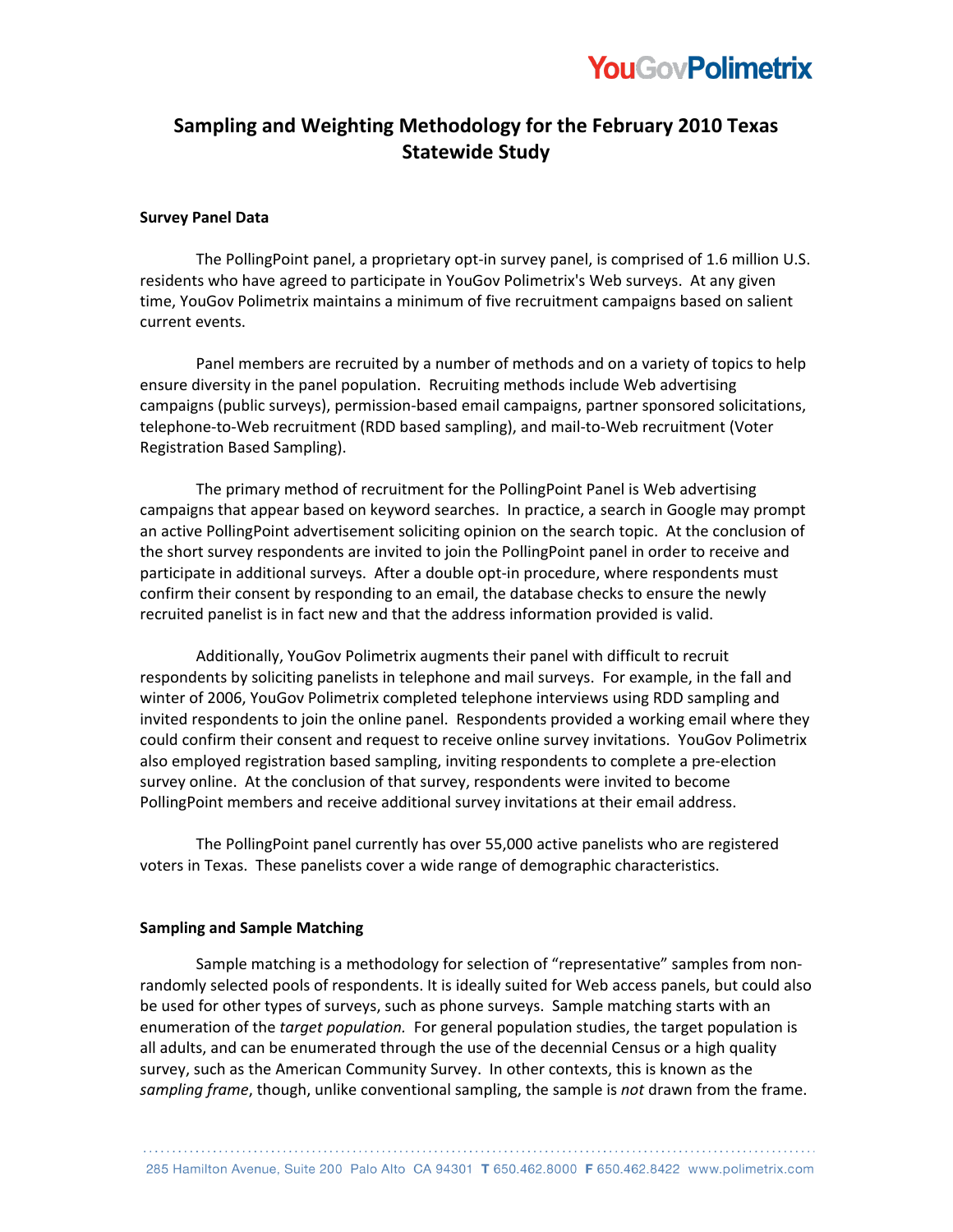# **YouGovPolimetrix**

Traditional sampling, then, selects individuals from the sampling frame at random for participation in the study. This may not be feasible or economical as the contact information, especially email addresses, is not available for all individuals in the frame and refusals to participate increase the costs of sampling in this way.

Sample selection using the matching methodology is a two-stage process. First, a random sample is drawn from the target population. We call this sample the *target sample.* Details on how the target sample is drawn are provided below, but the essential idea is that this sample is a true probability sample and thus representative of the frame from which it was drawn.

Second, for each member of the target sample, we select one or more *matching* members from our pool of opt-in respondents. This is called the *matched sample.* Matching is accomplished using a large set of variables that are available in consumer and voter databases for both the target population and the opt-in panel.

The purpose of matching is to find an available respondent who is as similar as possible to the selected member of the target sample. The result is a sample of respondents who have the same measured characteristics as the target sample. Under certain conditions, described below, the matched sample will have similar properties to a true random sample. That is, the matched sample mimics the characteristics of the target sample. It is, as far as we can tell, "representative" of the target population (because it is similar to the target sample).

When choosing the matched sample, it is necessary to find the closest matching respondent in the panel of opt-ins to each member of the target sample. Polimetrix employs the proximity matching method to find the closest matching respondent. For each variable used for matching, we define a *distance function*,  $d(x,y)$ , which describes how "close" the values x and y are on a particular attribute. The overall distance between a member of the target sample and a member of the panel is a weighted sum of the individual distance functions on each attribute. The weights can be adjusted for each study based upon which variables are thought to be important for that study, though, for the most part, we have not found the matching procedure to be sensitive to small adjustments of the weights. A large weight, on the other hand, forces the algorithm toward an exact match on that dimension.

### **Sampling Frame and Target Sample**

YouGov/Polimetrix constructed a national sampling frame from the 2007 American Community Survey, including data on age, race, gender, education, marital status, number of children under 18, family income, employment status, citizenship, state, and metropolitan area. The frame was constructed by stratified sampling from the full 2007 ACS sample with selection within strata by weighted sampling with replacements (using the person weights on the public use file). Data on voter registration status and turnout were matched to this frame using the November 2006 Current Population Survey. Data on interest in politics and party identification were then matched to this frame from the 2007 Pew Religious Life survey, using the following variables for the match: age, race, gender, education, marital status, number of children under 18, family income, employment status, citizenship, state. The target sample of